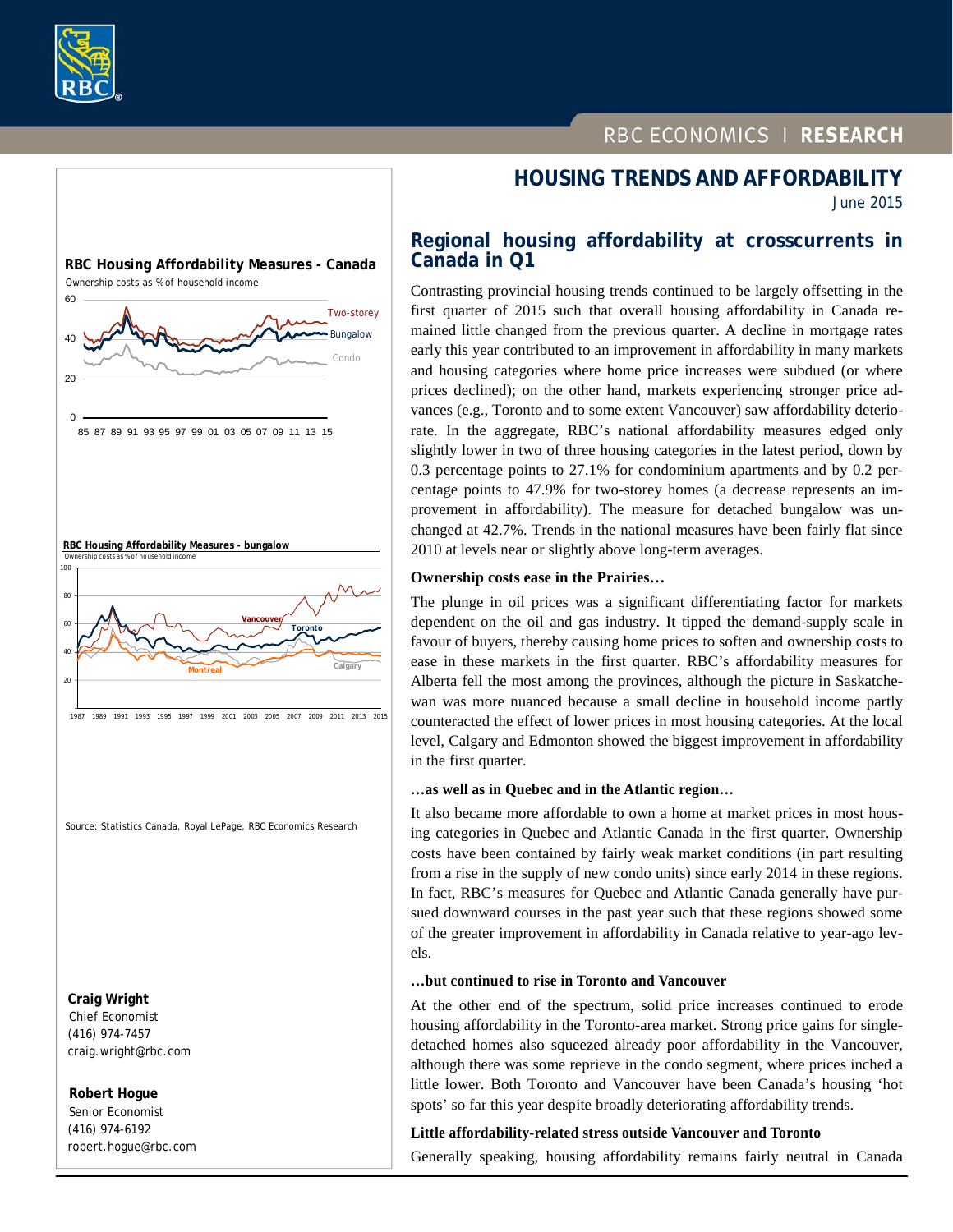with limited signs of undue stress being exerted on homebuyers. Both at the national level and in the majority of local markets, RBC's affordability measures are still quite close to their long-term average, thereby suggesting that current conditions are within historical norms. The two main exceptions are Vancouver and Toronto where high and rising prices make it a stretch for a typical household to own a home at today's market values, especially in the single-detached segments (the bar on condo ownership is comparatively much less of a hurdle). In the case of Vancouver, poor affordability has long been the reality. In the case of Toronto, however, the situation mostly reflects slippage in the past four years or so.

#### **Contrasting regional pictures to persist in the near term**

The contrasting regional affordability pictures across Canada are likely to persist in the near term. We expect that balanced demand-supply conditions in the majority of local markets will continue to support generally modest price increases and fairly stable levels of affordability. The likelihood of small price declines in markets dependent on the oil industry suggests that home ownership costs may fall further in Alberta, Saskatchewan, and possibly parts of Atlantic Canada. With sellers firmly in command in Vancouver and Toronto, we expect strong price momentum to erode affordability further in these markets, particularly in the single-detached segments. A recent surge in condo completions in Toronto, however, ultimately may contribute to lower condo ownership costs somewhat in the period ahead. Looking further afield, the eventual normalization of monetary policy has the potential to affect housing affordability adversely across Canada. RBC expects the Bank of Canada to start raising the overnight rate in the second quarter of 2016. Exceptionally low interest rates have been a key factor maintaining housing affordability at mostly manageable levels in recent years. The effect on affordability of a rise in interest rates would be most visible in highpriced markets.

#### **Resale market activity was strong this spring**

Home resale activity picked up smartly this spring following a temporary slowdown during the winter months caused in part by unusually poor weather conditions in many areas of the country. National resales rose by 11.2% in between February and May to a level (521,400 units, annualized) above the 10-year average of 469,200 units. Homebuyer demand is strongest in Vancouver and Toronto, where it exceeds available supply; however, there were signs of revival emerging in some previously soft markets (including Montreal and Ottawa). The rout in Alberta and Saskatchewan stabilized recently as confidence began to return, thereby suggesting that downward price pressure may abate in the coming months in markets such as Calgary, Edmonton, and Saskatoon. We expect that home resales in Canada will rise modestly by 1.5% to 488,500 units in 2015 from 481,200 units in 2014. The projected increase mainly reflects strength in British Columbia and Ontario, with modest contributions also coming from mild gains in other oil-consuming provinces. Our forecast sees partial offsets from declines in Alberta (down nearly 21%) and Saskatchewan (down close to 13%).

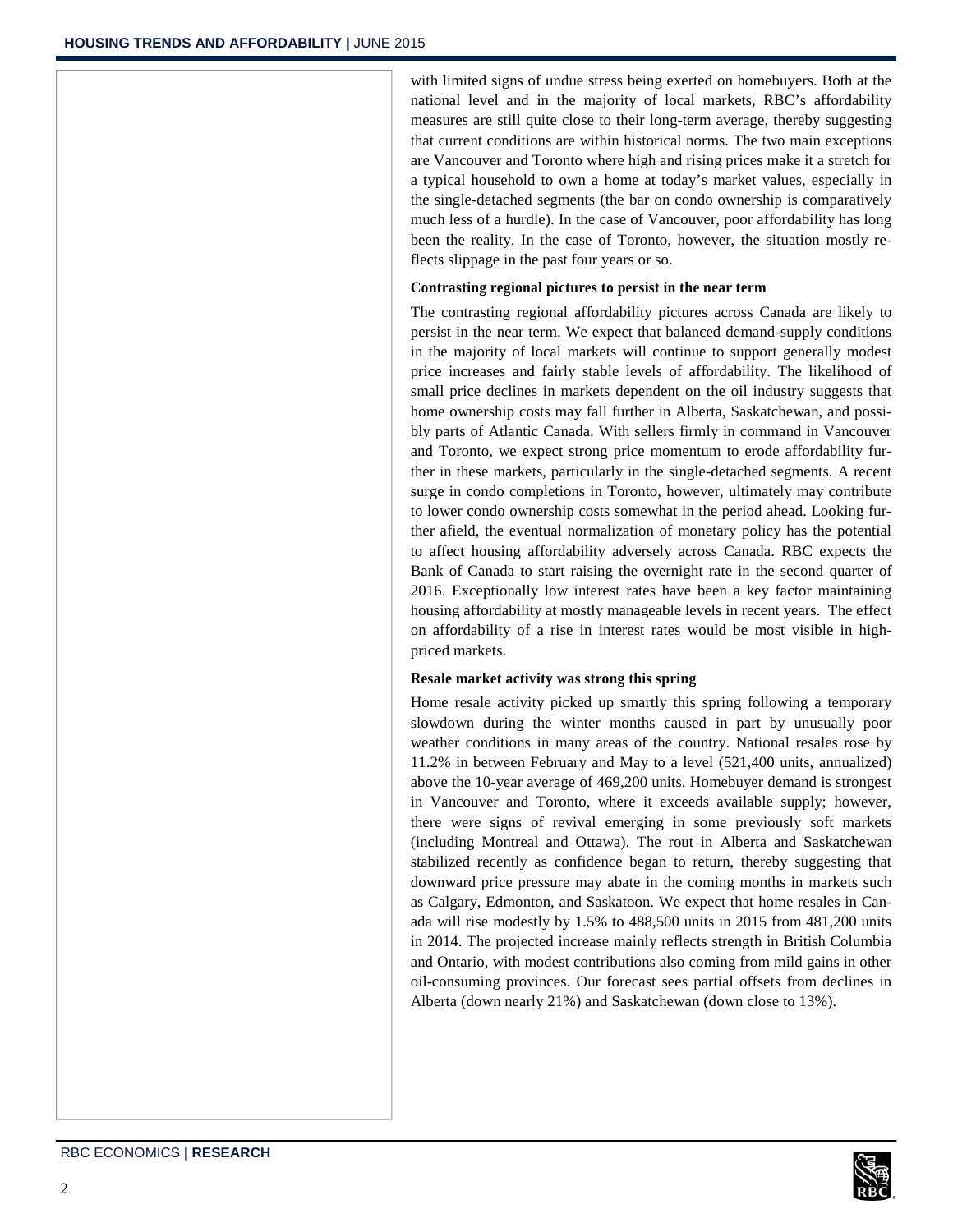## Provincial overviews

#### **British Columbia – Vancouver still skews provincial affordability**

The latest read on housing affordability in British Columbia showed that developments varied by housing categories but still signalled the presence of greater than average pressure. RBC's measures for the province eased for condo apartments (down 0.4 percentage points to 32.9%) and two-storey homes (down 0.1 percentage points to 72.8%) in the first quarter of 2015, while the measure for bungalows rose by 1.0 percentage point to 69.3%. All measures remained above long-term averages—substantially so in the case of single-detached segments. That being said, poor affordability at the provincial level primarily reflected the extreme situation in Vancouver. Home ownership continued to be comparatively more affordable in other areas of the province. Despite the presence of affordability pressure, provincial home resales rose further in the first quarter. Most of the advance took place in Vancouver (which registered a 12% gain); however, markets such as Victoria, Fraser Valley, and South Okanagan also recorded hefty increases.

#### **Alberta – The worst may be over**

Housing markets in Alberta experienced a particularly violent bout of anxiety in the face of plummeting oil prices at the start of 2015. Sellers rushed to list their homes, and buyers hit the pause button; the combination of which dramatically loosened demand-supply conditions that turned the table squarely in favour in buyers. Following a period of rapid price increases in 2013 and most of 2014, property values came under downward pressure in the first quarter of 2015. While a shock of this nature raises many risks, a positive side effect was that housing affordability improved significantly across the board in the province. RBC's affordability measures fell by 1.0 percentage points for two-storey homes (to 33.0%), by 0.7 percentage points for bungalows (to 31.8%), and by 0.6 percentage points for condo apartments (to 19.9%). Generally speaking, the measures stood at attractive levels both from a historical perspective and from provincial comparison basis, which are likely to help limit the extent of the correction. Indeed, resale activity stabilized recently, thereby suggesting that the worst may be over for the market.

#### **Saskatchewan – Jitters may be subsiding**

Saskatchewan's housing market also was affected by a case of the jitters in the early months of 2015, although some areas of the province such as Regina were already challenged by plentiful supply prior to the oil price plunge. Home resales plummeted by more than 16% in the province in the first quarter of this year, which contributed to price declines across most housing segments. The effect on affordability was partly muted by moderation in household income, however. A slight 0.2% drop in household income entirely offset the effect of a 0.4% price decline in the two-storey category, and counteracted most of the 0.9% drop in condo apartment prices. RBC's measure for two-storey homes was unchanged at 37.9%, and the measure for condos inched only 0.1 percentage points lower to 24.7%. The measure for bungalows rose by 0.3 percentage points to 33.9% (bungalow prices rose slightly). Recent monthly statistics show that home resales picked up this spring in the province with gains recorded in Saskatoon and in a number of smaller markets including Moose Jaw.



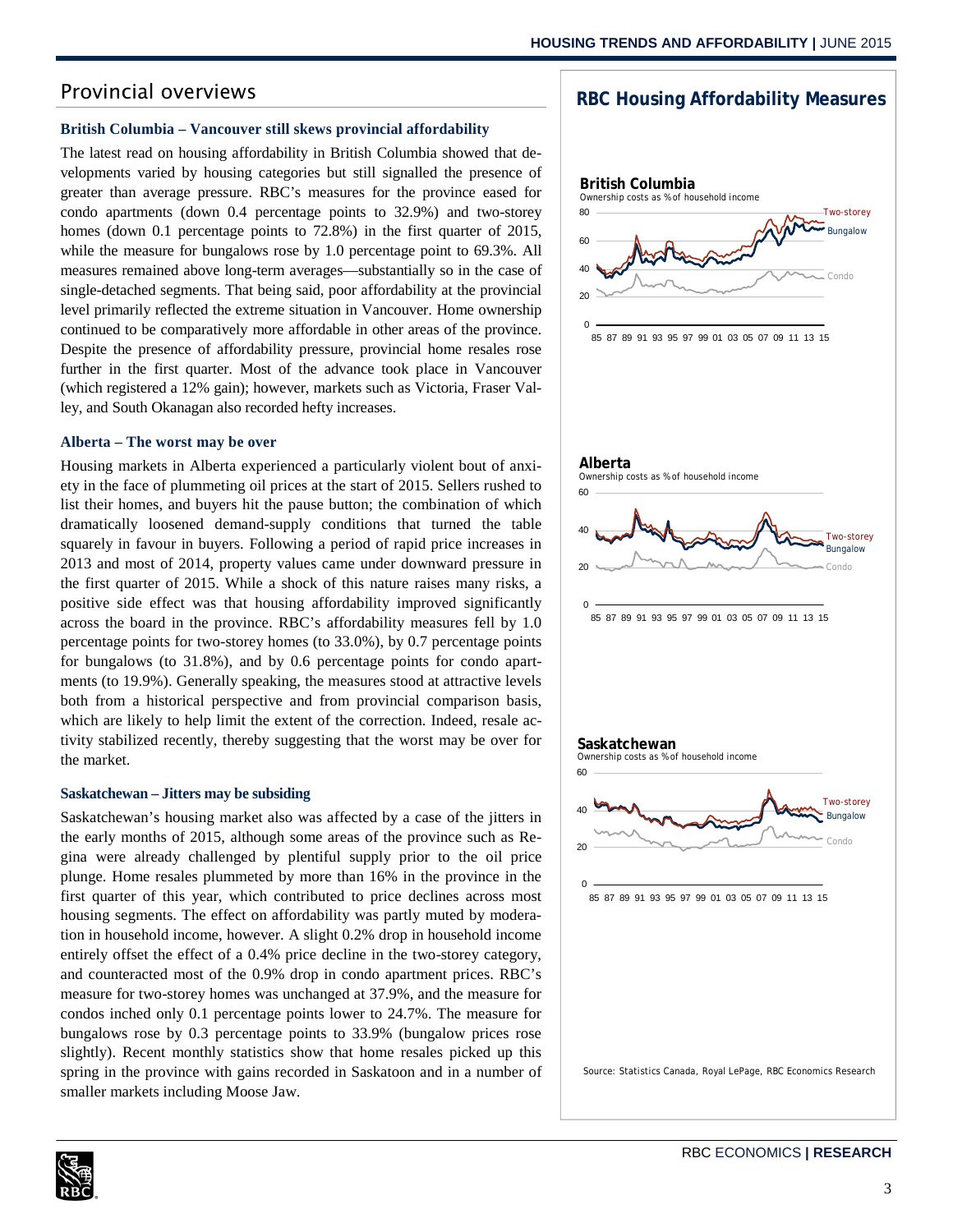

## **Manitoba – Affordability as regular as it gets; market remains well supplied**

The affordability of single-detached homes and condo apartments evolved in opposite directions in the first quarter. RBC's measures rose by 0.3 percentage points for both bungalows (to 35.6%) and two-storey homes (to 36.9%), while the measure for condos fell noticeably by 1.1 percentage points to 22.2%. A wave of new multi-unit completions in Winnipeg in 2014 caused some absorption issues, which ultimately weighed on condo prices in the resale market recently. Soft condo sale activity also contributed to the price weakness in this segment in the first quarter. On the other hand, resales of single-detached homes firmed up so far in 2015, thereby helping to support price increases in these categories—although leading to some modest deterioration in affordability in the first quarter. Overall, current housing affordability conditions in the province do not pose unusual challenges for homebuyers, as RBC's affordability measures remain remarkably close to longterm averages.

#### **Ontario – Split between single-detached and condos persists**

The main theme of Ontario's housing affordability story continues to be the split between trends for single-detached homes and condos apartments. Owning a bungalow or a two-storey home at market prices in the province has become less and less affordable in the past four years or so, whereas the weight of owning a condo has remained quite constant. In the fourth quarter of 2014, there was further deterioration in the single-detached categories, while the condo segment saw a slight improvement. RBC's measures for bungalows and two-storey homes both rose by 0.3 percentage points (to 45.5% and 51.7%, respectively). The measure for condos edged lower by 0.2 percentage points to 28.9%. To a large extent, the diverging trends in recent years has reflected the shift in the mix of new construction in the province toward multi-unit structures, with about half as many single-family homes being built compared to 10 years ago. The relative scarcity of single-family homes in the face of growing demand, therefore, has fuelled stronger price increases compared to the well supplied condo segment. Home resale activity was quite brisk this spring in markets such as Toronto, Hamilton, London, Windsor, and to a lesser extent, Ottawa, after an uneven winter period.

#### **Quebec – Affordability at multi-year best levels**

After remaining mostly steady for years, housing affordability improved progressively during 2014 and continued to do so in the first quarter of 2015. RBC's measures fell in all three categories in the latest period: by 0.3 percentage points for both bungalows (to 32.9%) and two-storey homes (to 41.1%), and by 0.1 percentage points for condo apartments (to 25.5%). The declines in the past year in Quebec marked some of the more significant improvement among the provinces. Quebec homebuyers now enjoy the most affordable conditions in the province in nearly six years for single-family homes and 10 years for condos; however, these more favourable conditions do not yet constitute a major draw for homebuyers. In the first quarter, home resales were still 5.4% below the 10-year average, although activity picked up materially this spring. The resumption of job creation since the beginning of 2015 in the province—after a year of stagnation in 2014, there were close to 50,000 new jobs created between January and May—likely has begun to revitalize housing demand. This factor and the more favourable affordability picture should be positive for home resales in the period ahead.

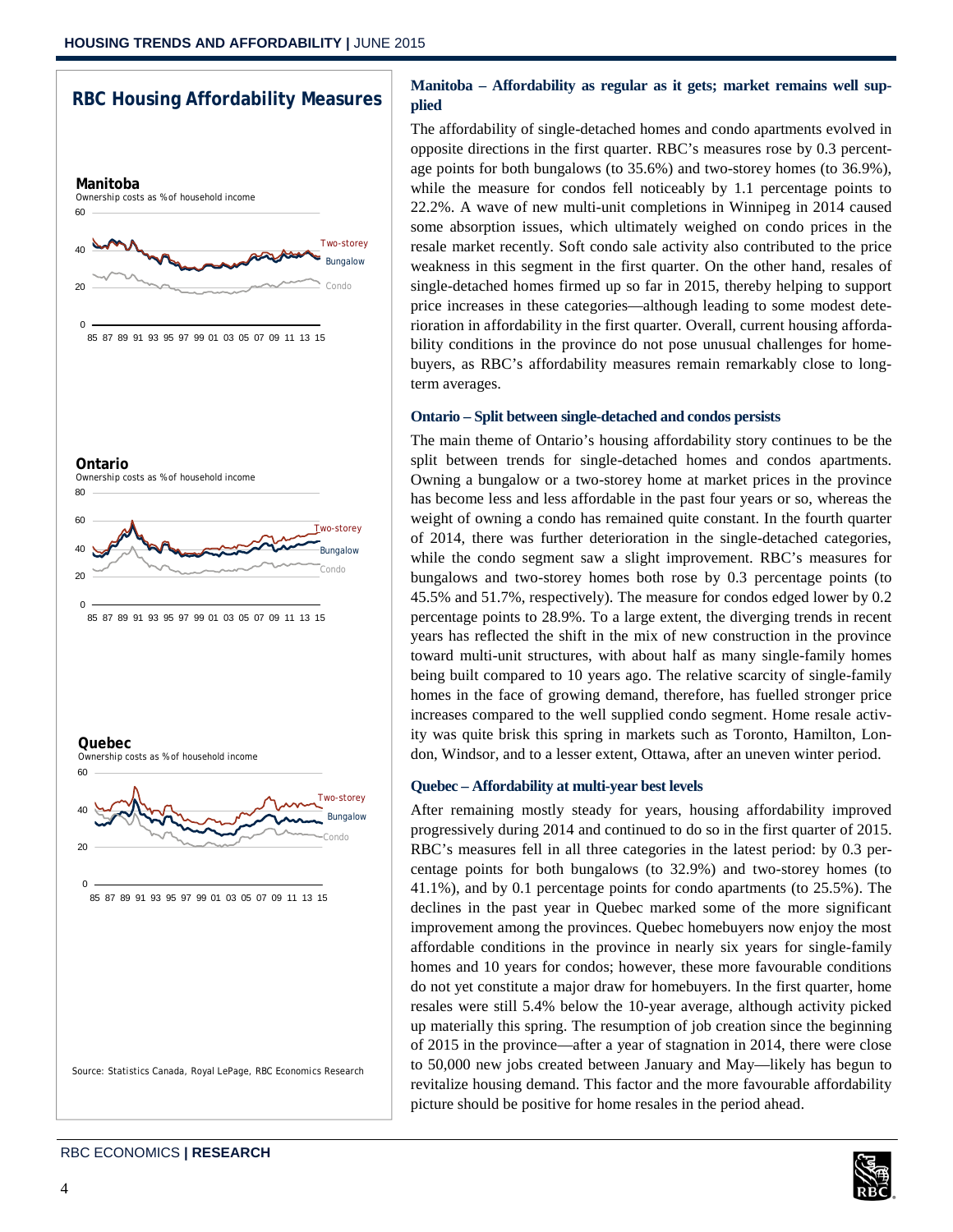#### **Atlantic – Affordability still attractive, still improving**

The lingering effect of earlier softness in home resale markets led to further improvement in housing affordability in the Atlantic region in the first quarter. The cost of owning a home in the region generally has been under downward pressure since late 2013 due to bouts of weak demand and increases in homes available for sale in key markets. Although there were signs that demandsupply conditions firmed up in the latest period, prices for single-detached homes edged lower, thereby contributing to drops in RBC's affordability measures for bungalows (down 0.7 percentage points to 29.4%) and twostorey homes (down 0.5 percentage points to 34.0%). Both measures reached their lowest levels in nearly 10 years. The measure for condos was unchanged at 25.0%, which was still within close range of an eight-year low. Current affordability conditions in Atlantic Canada remain among the more attractive in Canada. Home resale activity slowed in the first quarter across the region, in part due to unusually poor weather. Areas such as Halifax, Moncton, and Saint John saw resales fall noticeably relative to the fourth quarter of 2014. Despite weaker resales, demand-supply conditions generally tightened in the region because of a plunge in new listings in many local markets (also likely resulting from the adverse weather).

## Major city markets

#### **Vancouver – Sizzle puts added pressure on affordability**

The sizzle is back in Vancouver's housing market, and strong price increases for single-family homes in the first quarter of 2015 further pressured already poor affordability levels in the area. Home resales rose for the fourthconsecutive quarter in the latest period to their highest level in more than five years. Sellers did not keep pace with growing demand from homebuyers, especially for single-detached homes, thereby causing the demand-supply equation to tilt even more in favour of sellers. The condo segment was better supplied, however, thanks to increased multi-unit construction in the past couple of years, which contributed to put a lid on condo prices. RBC's affordability measure for bungalows posted its biggest increase in three years—2.8 percentage points to 85.6%. The measure for two-storey homes also rose, although less dramatically, by 0.9 percentage points to 86.9%. The measure for condos bucked the trend in easing by 0.5 percentage points to 39.6%. Accelerating price advances this spring (Vancouver boasted the fastest rate of appreciation among Canada's largest cities most recently) suggest that affordability will likely deteriorate further in the term in the area.

## **Calgary – Favourable affordability conditions unlikely top of mind right now**

Calgary's housing market was under intense pressure early this year when the plunge in oil prices shook confidence on both sides of the selling equation. Within a few short months, the market swung sharply from favouring sellers to favouring buyers, thereby causing the earlier rapid pace of price increases to start running in reverse. The upside of this stunning turn of events was that it helped improve housing affordability across the board in the area. RBC's measures fell for all categories in the first quarter, declining by 1.5 percentage points for two-storey homes (to 32.6%), 1.0 percentage point for bungalows (to 32.8%), and 0.6 percentage points for condo apartments (to 19.4%). Nonetheless, housing affordability may not be top of the mind for homebuyers at this juncture—uncertainty about global oil markets and, above all, Alberta's



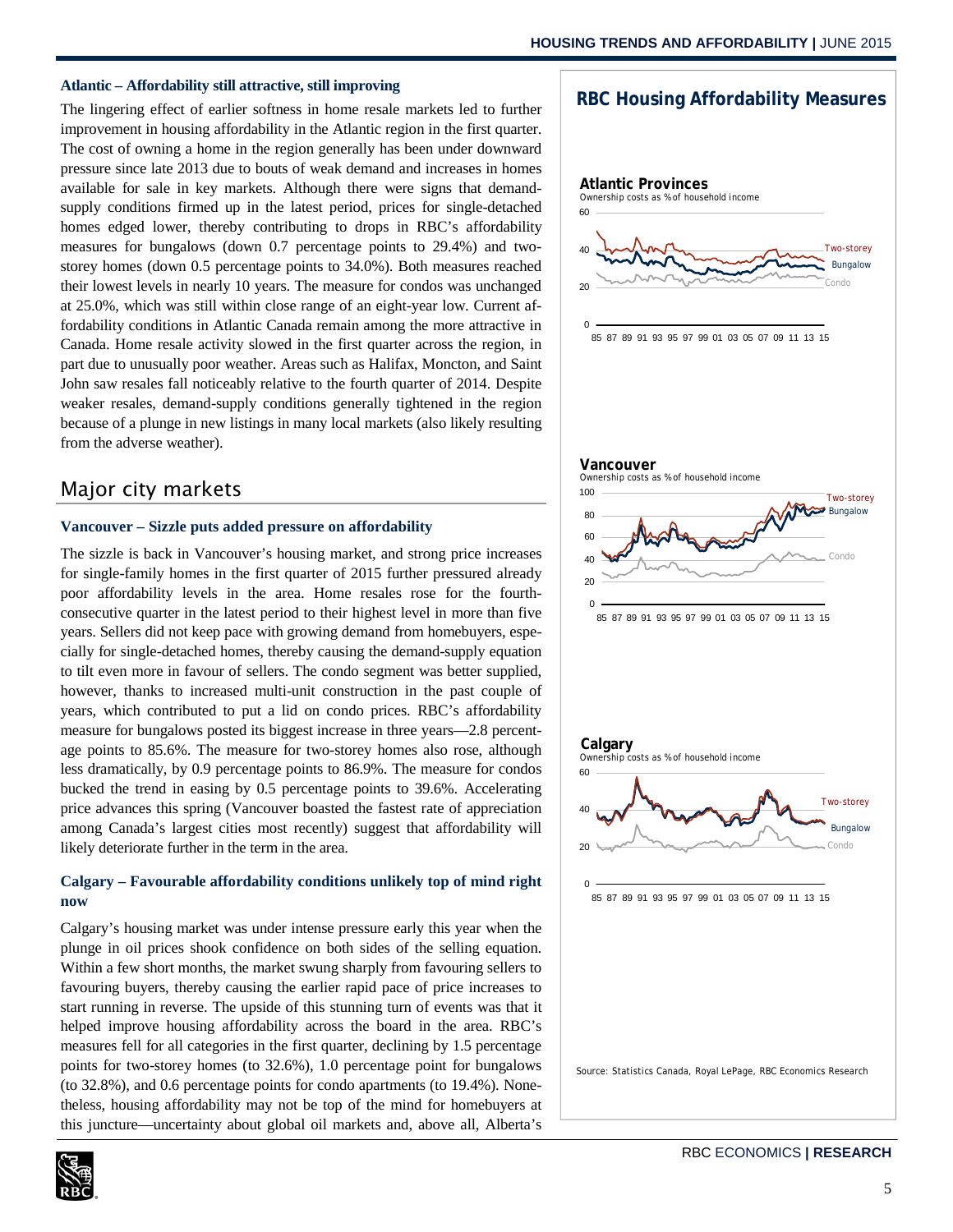## **RBC Housing Affordability Measures**



economy likely are dominant considerations. More recent developments show that the freefall in resale activity has stabilized this spring. The next stage for the market likely will be shaped by news on the economy (and the job market in particular).

## **Toronto – Single-detached home affordability inching closer to risky levels**

Little by little, housing affordability is deteriorating ever closer to the historically poor levels of 1990 for single-detached homes in the Toronto area. In the first quarter of 2015, RBC's measures for bungalows (57.3%) and two-storey homes (67.0%) in the area rose (by 0.6 and 1.5 percentage points, respectively) to their highest points in more than 24 years. Approaching the 1990 levels may signal that risks are mounting in the Toronto market, because those were associated with a housing bubble at the time and then followed by a steep and prolonged downward correction in prices during the first half of the 1990s. A key difference this time, however, is that condo affordability remains largely in check—the trend in RBC's measure barely deteriorated in the past five years (it inched higher by just 0.2 percentage points in the first quarter). This means that there remain more reasonably priced housing options in today's market, which was not the case in 1990. Condo prices are unlikely to escalate in the near term, because a surge in new condo completions in the first few months of 2015 is bound to keep the resale market flush with available condo units.

#### **Ottawa – Plentiful supply helping to improve affordability**

Owning a home at market prices in the Ottawa area became slightly more affordable across all housing categories in the first quarter. RBC's measures fell by 0.6 percentage points for both bungalows (to 35.4%) and two-storey homes (to 37.1%), and by 0.3 percentage points for condo apartments (to 23.7%). The improvement came amid stalling home prices in the early months of 2015 as demand-supply conditions continued to weaken. Home resales fell modestly in the first quarter when properties put up for sale increased quite noticeably. Part of this rise in new listings reflected higher levels of condo completions in the past year, and many of those units remained unabsorbed in the first quarter. Despite the setback in resales this winter, there are signs that positive demand momentum is building. Home resales have run ahead of year-ago levels for three successive quarters, and more recent data suggest that they will do so again in the second quarter of 2015. Plentiful condo supply likely will continue to be key factor weighing on prices in the near term.

#### **Montreal – Positive affordability trends still in place**

Housing affordability in the Montreal area continued to be on a steadily improving trend in the early part of 2015. First-quarter readings showed improvement in all three housing categories with RBC's measures falling by 0.4 percentage points to 47.8% for two-storey homes, 0.2 percentage points to 37.2% for bungalows, and 0.1 percentage points to 29.2% for condo apartments. These declines followed a series of sizeable drops during 2014, such that Montreal experienced some the larger reductions in the burden of home ownership in the past year among Canada's top urban areas. Property values have stagnated (or even diminished slightly in some case) in the face of soft demand and a strong supply of condo units. Elevated levels of new condo construction in recent years have resulted in a high inventory of unsold condos in the area, which likely will take time to clear. The good news is that homebuyer demand picked up noticeably this spring, likely in part reflecting a strengthening in local employment.

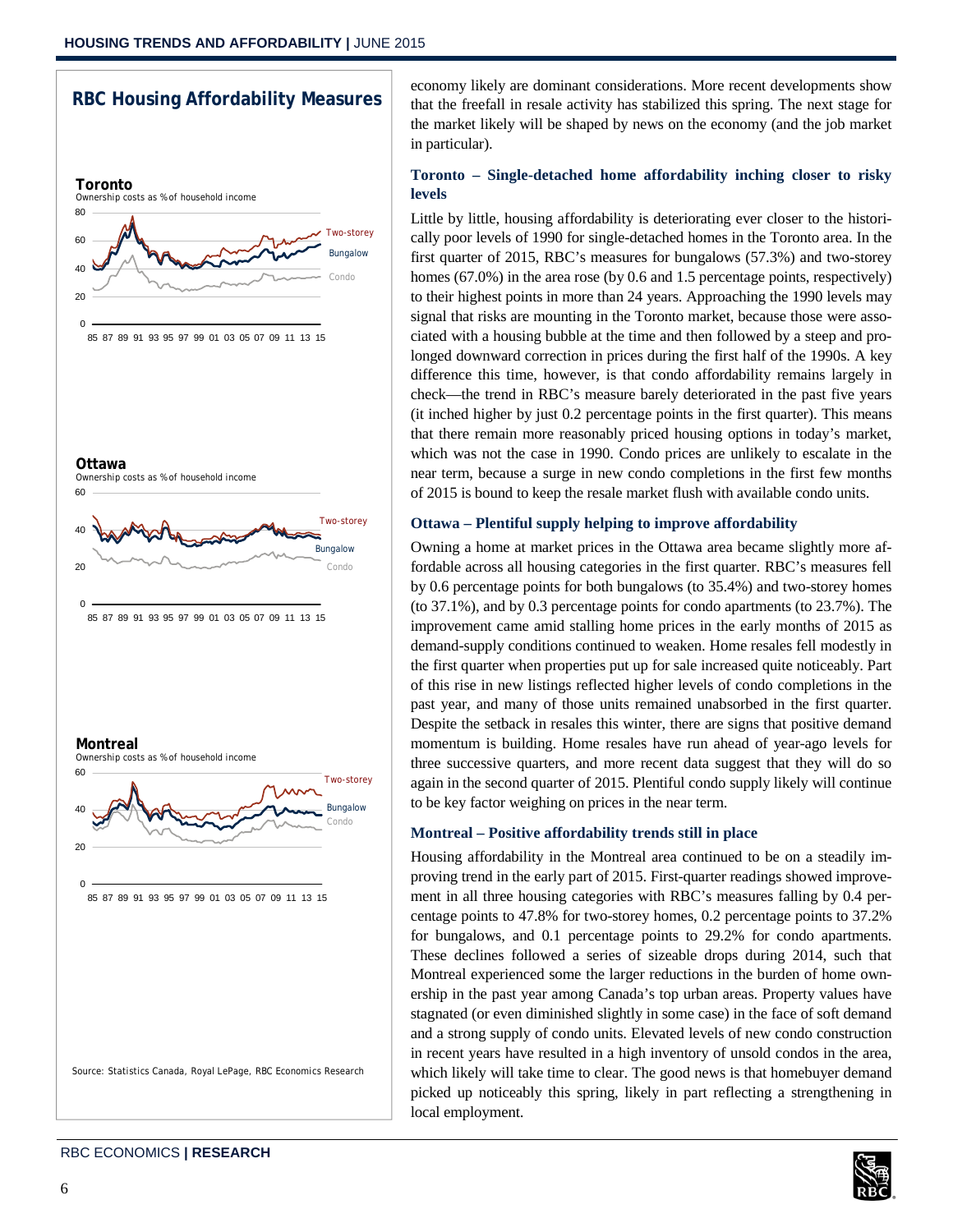## How the RBC Housing Affordability | Summary tables **Measures work**

The RBC Housing Affordability Measures show the proportion of median pre-tax household income that would be required to service the cost of mortgage payments (principal and interest), property taxes, and utilities on a detached bungalow, a standard twostorey home and a standard condo (excluding maintenance fees) at the going market prices.

The qualifier 'standard' is meant to distinguish between an average dwelling and an 'executive' or 'luxury' version. In terms of square footage, a standard condo has an inside floor area of 900 square feet, a bungalow 1,200 square feet, and a standard two-storey 1,500 square feet.

The measures are based on a 25% down payment, a 25-year mortgage loan at a five-year fixed rate, and are estimated on a quarterly basis for each province and for Montreal, Toronto, Ottawa, Calgary, Edmonton, and Vancouver-metropolitan areas. The measures use household income rather than family income to account for the growing number of unattached individuals in the housing market. The measure is based on quarterly estimates of this annual income, created by annualizing and weighting average weekly earnings by province and by urban area. (Median household income is used instead of the arithmetic mean to avoid distortions caused by extreme values at either end of the income distribution scale. The median represents the value below and above which lays an equal number of observations.)

The RBC Housing Affordability Measure is based on gross household income estimates and, therefore, does not show the effect of various provincial property-tax credits, which could alter relative levels of affordability.

The higher the measure, the more difficult it is to afford a house. For example, an affordability measure of 50% means that home ownership costs, including mortgage payments, utilities, and property taxes take up 50% of a typical household's pre-tax income.

Qualifying income is the minimum annual income used by lenders to measure the ability of a borrower to make mortgage payments. Typically, no more than 32% of a borrower's gross annual income should go to 'mortgage expenses'—principal, interest, property taxes, and heating costs (plus maintenance fees for condos).

| Detached bungalow       |                      |        |        |               |                                   |          |          |                |  |
|-------------------------|----------------------|--------|--------|---------------|-----------------------------------|----------|----------|----------------|--|
|                         | <b>Average Price</b> |        |        | Qualifying    | RBC Housing Affordability Measure |          |          |                |  |
| Region                  | Q1 2015              | O/O    | Y/Y    | Income $(\$)$ | Q1 2015                           | Q/Q      | Y/Y      | Avg. since '85 |  |
|                         | $($ \$               | % ch.  | % ch.  | Q1 2015       | $(\%)$                            | Ppt. ch. | Ppt. ch. | $(\%)$         |  |
| Canada*                 | 409,100              | 1.6    | 6.0    | 82,600        | 42.7                              | 0.0      | $-0.4$   | 39.3           |  |
| <b>British Columbia</b> | 689,000              | 3.1    | 7.2    | 125,900       | 69.3                              | 1.0      | 0.6      | 51.2           |  |
| Alberta                 | 405,000              | $-1.4$ | 5.9    | 81.100        | 31.8                              | $-0.7$   | $-0.8$   | 35.0           |  |
| Saskatchewan            | 339,600              | 0.6    | $-2.7$ | 71,600        | 33.9                              | 0.3      | $-2.5$   | 36.1           |  |
| Manitoba                | 313,700              | 1.5    | 1.1    | 67,100        | 35.6                              | 0.3      | $-1.6$   | 35.8           |  |
| Ontario                 | 454,000              | 2.7    | 8.7    | 92,600        | 45.5                              | 0.3      | 0.8      | 40.4           |  |
| Quebec                  | 255,400              | $-0.8$ | 0.5    | 55,000        | 32.9                              | $-0.3$   | $-1.6$   | 33.3           |  |
| Atlantic                | 221,100              | $-1.2$ | 0.6    | 51,100        | 29.4                              | $-0.7$   | $-1.9$   | 31.7           |  |
| Toronto                 | 654,200              | 3.2    | 10.1   | 125,800       | 57.3                              | 0.6      | 1.7      | 48.8           |  |
| Montreal                | 303,300              | $-0.3$ | 0.7    | 63,800        | 37.2                              | $-0.2$   | $-1.8$   | 36.9           |  |
| Vancouver               | 924,700              | 5.1    | 11.1   | 165,000       | 85.6                              | 2.8      | 3.4      | 60.9           |  |
| Ottawa                  | 406,000              | 0.0    | 2.3    | 89,300        | 35.4                              | $-0.6$   | $-1.0$   | 36.3           |  |
| Calgary                 | 498,400              | $-2.6$ | 3.8    | 94,600        | 32.8                              | $-1.0$   | $-1.5$   | 38.3           |  |
| Edmonton                | 379,400              | $-1.8$ | 6.4    | 78,100        | 32.8                              | $-0.8$   | $-0.7$   | 33.3           |  |

#### **Standard two-storey**

|                  | <b>Average Price</b> |        |        | Qualifying    | <b>RBC Housing Affordability Measure</b> |        |                   |                |
|------------------|----------------------|--------|--------|---------------|------------------------------------------|--------|-------------------|----------------|
| Region           | Q1 2015              | O/O    | Y/Y    | $Income$ (\$) | Q1 2015                                  | Q/Q    | Y/Y               | Avg. since '85 |
|                  | $($ \$)              | % ch.  | % ch.  | Q1 2015       | $(\%)$                                   |        | Ppt. ch. Ppt. ch. | $(\%)$         |
| Canada*          | 455,000              | 1.1    | 4.8    | 92,700        | 47.9                                     | $-0.2$ | $-0.9$            | 43.8           |
| British Columbia | 715,900              | 1.2    | 3.4    | 132,100       | 72.8                                     | $-0.1$ | $-1.6$            | 56.4           |
| Alberta          | 406,800              | $-2.4$ | 5.5    | 84,200        | 33.0                                     | $-1.0$ | $-1.1$            | 37.4           |
| Saskatchewan     | 375,500              | $-0.4$ | $-2.2$ | 80,100        | 37.9                                     | 0.0    | $-2.6$            | 37.6           |
| Manitoba         | 324,500              | 1.9    | 1.6    | 69,600        | 36.9                                     | 0.3    | $-1.6$            | 36.7           |
| Ontario          | 514,000              | 2.9    | 8.7    | 105,300       | 51.7                                     | 0.3    | 0.9               | 44.1           |
| Quebec           | 321,900              | $-0.7$ | $-1.2$ | 68,700        | 41.1                                     | $-0.3$ | $-2.6$            | 39.9           |
| Atlantic         | 248,000              | $-0.4$ | 0.2    | 59,000        | 34.0                                     | $-0.5$ | $-2.2$            | 37.9           |
| Toronto          | 759,800              | 4.7    | 10.7   | 146,900       | 67.0                                     | 1.5    | 2.3               | 54.4           |
| Montreal         | 397.500              | $-0.6$ | $-1.5$ | 82,100        | 47.8                                     | $-0.4$ | $-3.2$            | 42.7           |
| Vancouver        | 929,000              | 2.5    | 6.9    | 167,500       | 86.9                                     | 0.9    | 0.6               | 66.0           |
| Ottawa           | 413,700              | 0.0    | 2.2    | 93,600        | 37.1                                     | $-0.6$ | $-1.0$            | 38.5           |
| Calgary          | 480,700              | $-3.9$ | 1.7    | 94,200        | 32.6                                     | $-1.5$ | $-2.2$            | 38.7           |
| Edmonton         | 400.100              | $-2.4$ | 5.2    | 84,100        | 35.4                                     | $-1.0$ | $-1.1$            | 36.5           |

#### **Standard condominium**

|                  | <b>Average Price</b> |        |        | Qualifying    | RBC Housing Affordability Measure |        |                   |                |  |
|------------------|----------------------|--------|--------|---------------|-----------------------------------|--------|-------------------|----------------|--|
| Region           | Q1 2015              | Q/Q    | Y/Y    | Income $(\$)$ | Q1 2015                           | Q/Q    | Y/Y               | Avg. since '85 |  |
|                  | $($                  | % ch.  | % ch.  | Q1 2015       | $(\%)$                            |        | Ppt. ch. Ppt. ch. | $(\%)$         |  |
| Canada*          | 251,300              | 0.0    | 3.7    | 52,400        | 27.1                              | $-0.3$ | $-0.7$            | 27.0           |  |
| British Columbia | 312,400              | $-0.1$ | 2.8    | 59,700        | 32.9                              | $-0.4$ | $-0.9$            | 28.6           |  |
| Alberta          | 247,600              | $-2.5$ | 6.2    | 50,700        | 19.9                              | $-0.6$ | $-0.5$            | 21.5           |  |
| Saskatchewan     | 250,300              | $-0.9$ | 3.0    | 52,100        | 24.7                              | $-0.1$ | $-0.7$            | 24.2           |  |
| Manitoba         | 197,400              | $-5.7$ | $-4.3$ | 41,900        | 22.2                              | $-1.1$ | $-2.0$            | 21.4           |  |
| Ontario          | 278,100              | 1.3    | 4.9    | 58,900        | 28.9                              | $-0.2$ | $-0.3$            | 27.6           |  |
| Quebec           | 198,000              | $-0.5$ | 1.4    | 42,600        | 25.5                              | $-0.1$ | $-1.0$            | 27.6           |  |
| Atlantic         | 195,300              | 1.4    | 3.9    | 43,400        | 25.0                              | 0.0    | $-0.9$            | 24.6           |  |
| Toronto          | 371,700              | 2.5    | 6.6    | 74,500        | 34.0                              | 0.2    | 0.2               | 31.2           |  |
| Montreal         | 240,300              | 0.3    | 1.0    | 50,200        | 29.2                              | $-0.1$ | $-1.4$            | 29.5           |  |
| Vancouver        | 411,700              | $-0.2$ | 5.2    | 76,200        | 39.6                              | $-0.5$ | $-0.2$            | 33.1           |  |
| Ottawa           | 269,600              | 0.0    | 0.1    | 59,700        | 23.7                              | $-0.3$ | $-1.0$            | 23.5           |  |
| Calgary          | 287,100              | $-2.7$ | 4.5    | 56,000        | 19.4                              | $-0.6$ | $-0.9$            | 22.2           |  |
| Edmonton         | 224,800              | $-7.8$ | 2.3    | 47,200        | 19.9                              | $-1.5$ | $-1.0$            | 18.3           |  |

\* Population weighted average

Source: Royal LePage, Statistics Canada, RBC Economics Research

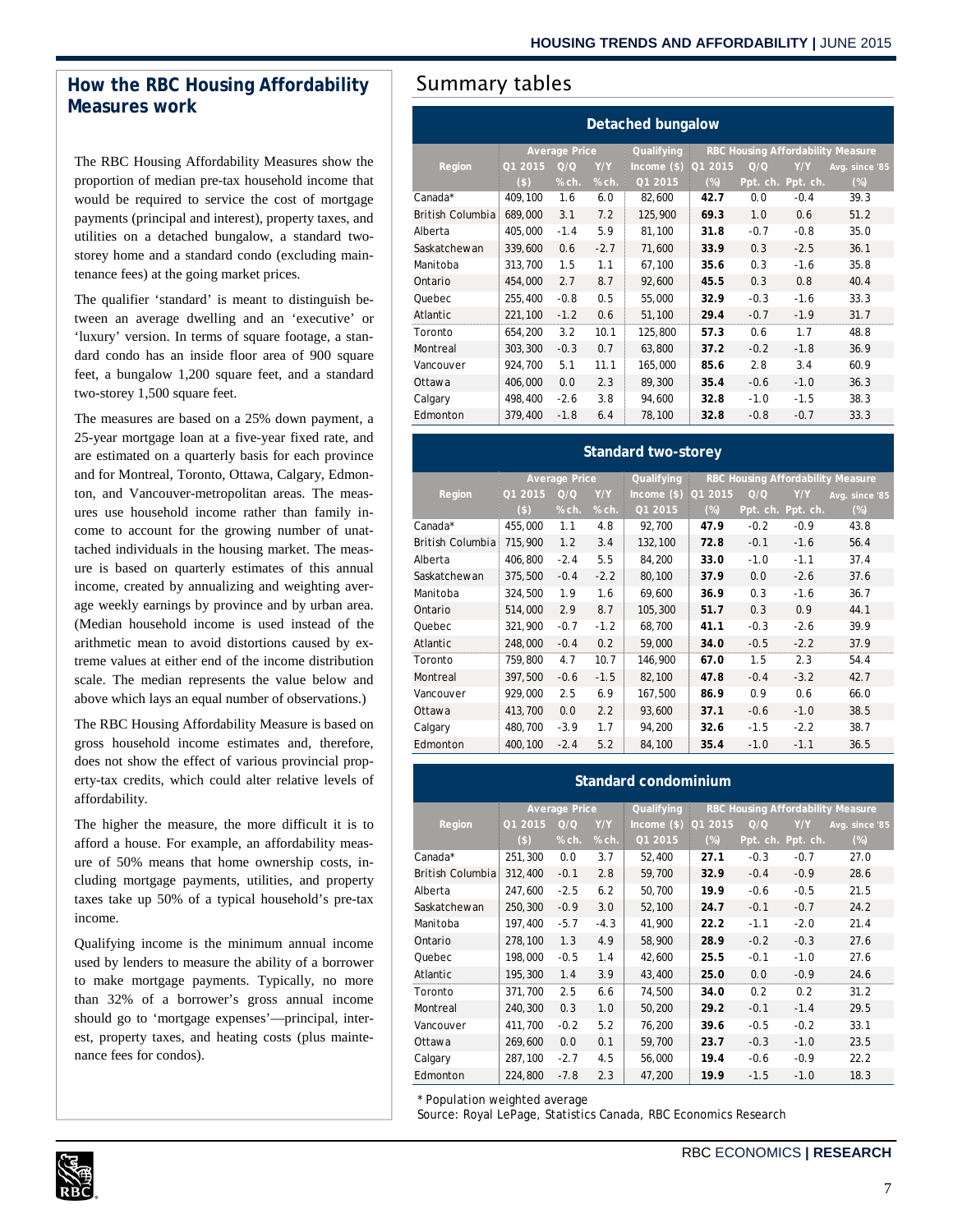## Mortgage carrying costs by city

Our standard RBC Housing Affordability Measure captures the proportion of median pre-tax household income required to service the cost of a mortgage on an existing housing unit at going market prices, including principal and interest, property taxes and utilities; the modified measure used here includes the cost of servicing a mortgage, but excludes property taxes and utilities due to data constraint in the smaller CMAs. This measure is based on a 25% down payment, a 25-year mortgage loan at a five-year fixed rate, and is estimated on a quarterly basis. The higher the measure, the more difficult it is to afford a house.



Source: Statistics Canada, Royal LePage, RBC Economics Research

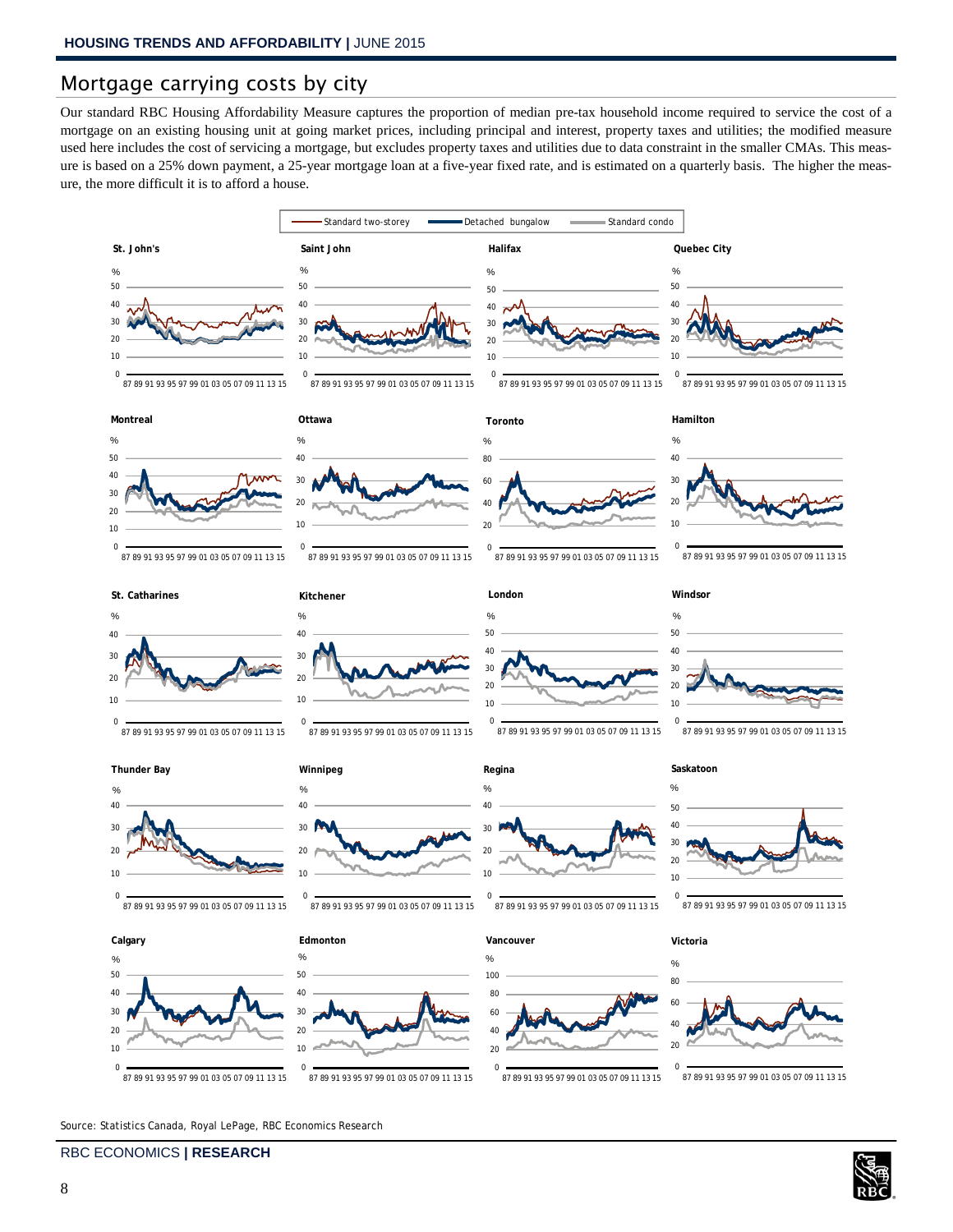# Average price of homes sold on the MLS system



**Montreal**



**Hamilton**





**Windsor**



95 97 99 01 03 05 07 09 11 13 15







95 97 99 01 03 05 07 09 11 13 15

10 20 30 40 **Ottawa** % change, year-over-year



95 97 99 01 03 05 07 09 11 13 15





95 97 99 01 03 05 07 09 11 13 15









**Thunder Bay**



95 97 99 01 03 05 07 09 11 13 15

**Kitchener** % change, year-over-year



95 97 99 01 03 05 07 09 11 13 15

**Regina** % change, year-over-year



**Vancouver** % change, year-over-year



95 97 99 01 03 05 07 09 11 13 15



**Toronto** % change, year-over-year



95 97 99 01 03 05 07 09 11 13 15

#### **London** % change, year-over-year



95 97 99 01 03 05 07 09 11 13 15

**Saskatoon** % change, year-over-year



95 97 99 01 03 05 07 09 11 13 15

**Victoria** % change, year-over-year



95 97 99 01 03 05 07 09 11 13 15

Source: Canadian Real Estate Association, RBC Economics Research

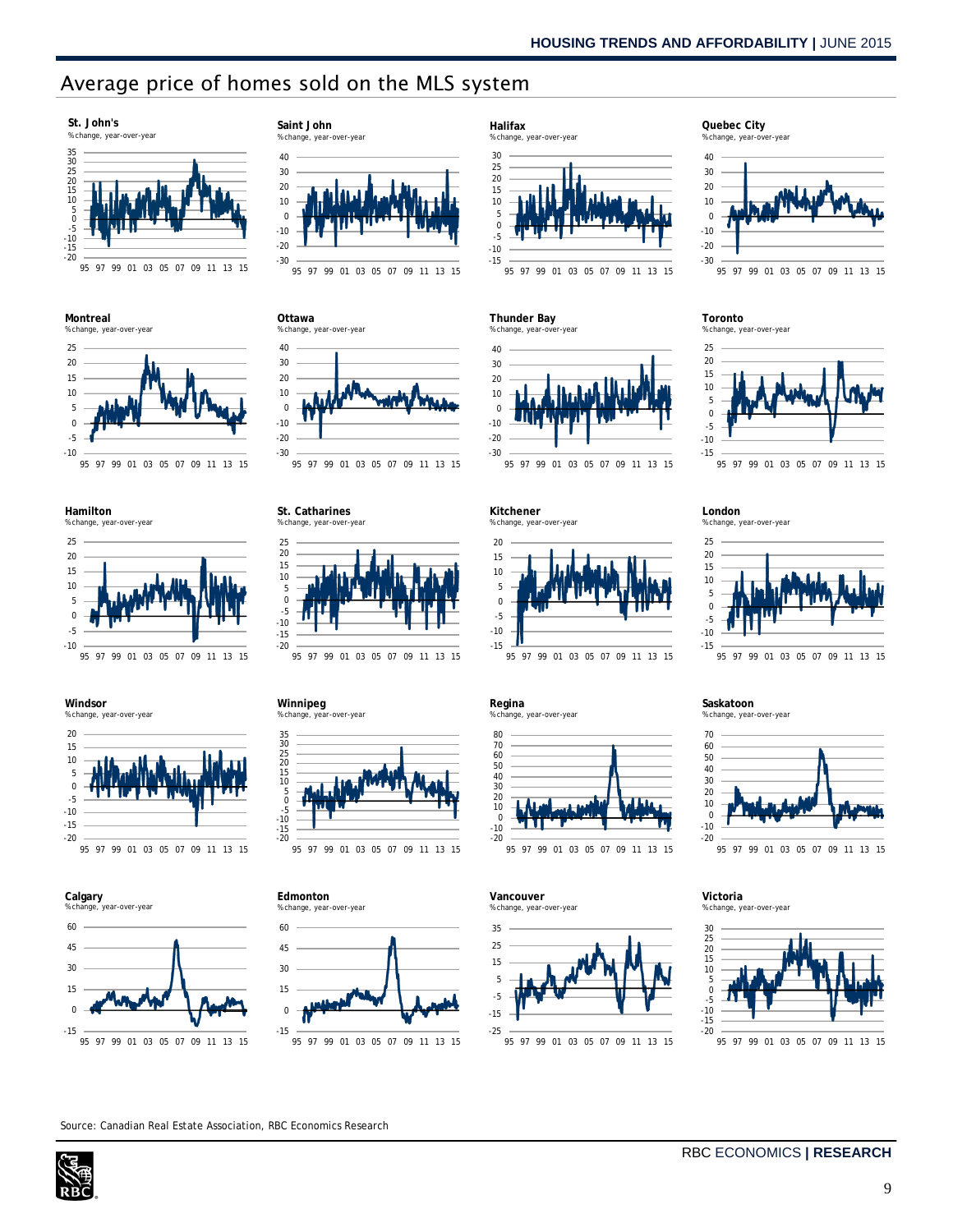## Home sales-to-new listings ratio



























#### 0.0 0.2 0.4 0.6 0.8 1.0 **Thunder Bay** Sales-to-new listings ratio Seller's market Balanced market Buyer's market













#### **London**





#### **Saskatoon** Sales-to-new listings ratio



95 97 99 01 03 05 07 09 11 13 15



Source: Canadian Real Estate Association, RBC Economics Research